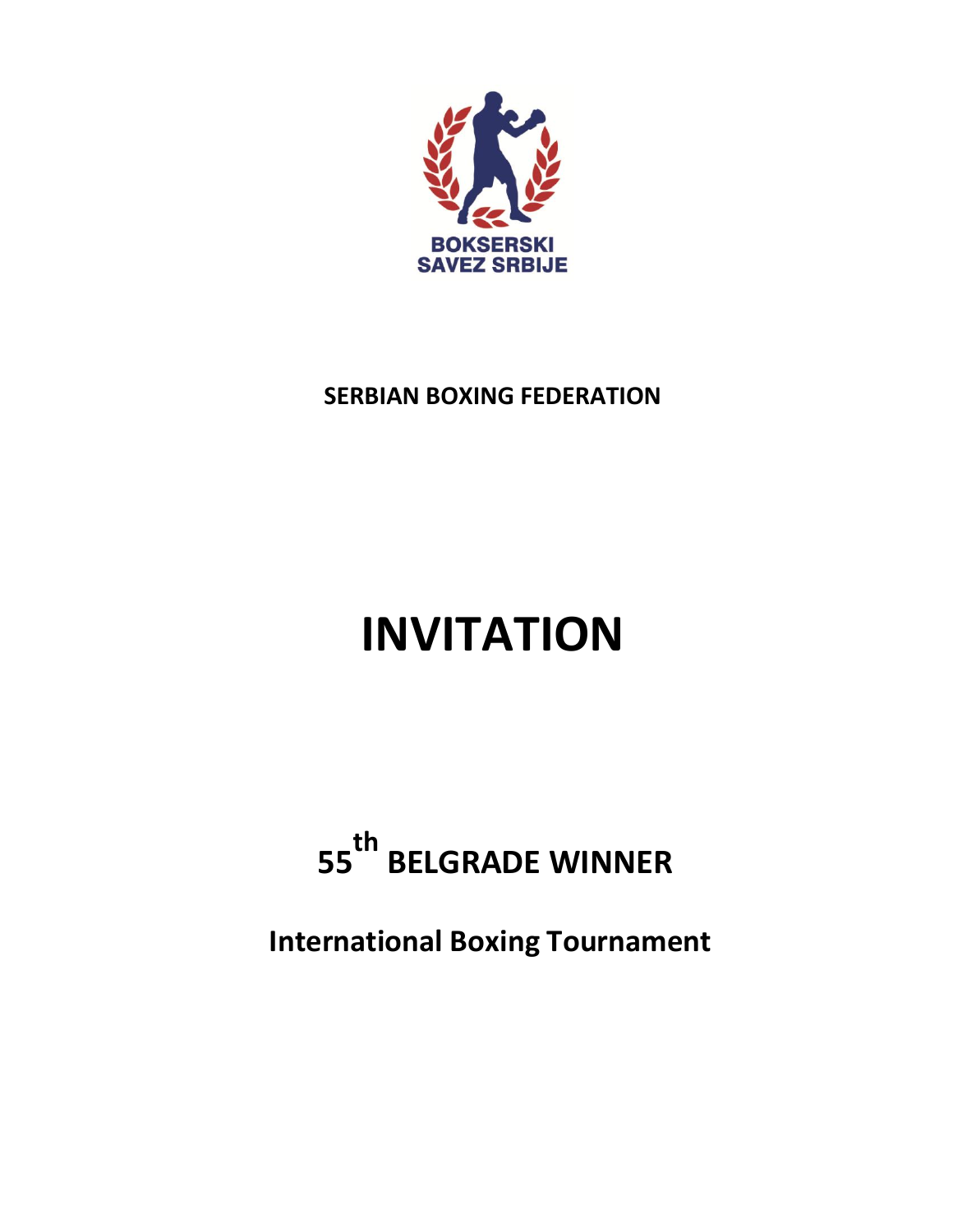## **TITLE OF EVENT**

55<sup>th</sup> BELGRADE WINNER – INTERNATIONAL BOXING TOURNAMENT

#### **EVENT PERIOD**

| <b>Competition Period:</b> | April 27-30, 2017 |
|----------------------------|-------------------|
| Arrivals:                  | April 26, 2017    |
| Departure:                 | May 1, 2017       |

#### **DAILY COMPETITION SCHEDULE**

| Date:                                      | Phase:                                  |
|--------------------------------------------|-----------------------------------------|
| April 26 (Wednesday)                       | <b>Arrivals of Team Delegations</b>     |
|                                            | 21.00h Technical Meeting                |
| April 27 (Thursday)<br><b>Eliminations</b> | 07-09h General Weigh-In (Men and Women) |
|                                            | 11.00h Official Draw (Men and Women)    |
|                                            | 15.00h Elimination bouts                |
| April 28 (Friday)                          | 08-09h Daily Medical Check and Weigh-In |
| <b>Quarterfinals</b>                       | <b>Quarterfinals bouts</b>              |
| April 29 (Saturday)                        | 08-09h Daily Medical Check and Weigh-In |
| <b>Semifinals</b>                          | Semifinals bouts                        |
| April 30 (Sunday)                          | 08-09h Daily Medical Check and Weigh-In |
| <b>Finals</b>                              | 18.00h Finals bouts                     |
| May 1 (Monday)                             | Departures                              |
|                                            |                                         |

# **COMPETITION VENUE**

| Name:     | Hall "Pinki" Zemun                     |
|-----------|----------------------------------------|
| Location: | Gradski park 2, 11080 Belgrade, Serbia |

#### **EGABILITY OF BOXERS AND WEIGHT CATEGORY**

| Age Classification:    | Elite Boxers (Men and Women) between the ages of 19 and 40 will<br>be eligible to compete (born 1 January 1977 - 31 December 1998)                 |
|------------------------|----------------------------------------------------------------------------------------------------------------------------------------------------|
| Weight Classification: | Men: 10 Weight Categories:<br>49kg, 52kg, 56kg, 60kg, 64kg, 69kg, 75kg, 81kg, 91kg, +91kg<br>Women: 4 Weight Categories:<br>51kg, 60kg, 69kg, 75kg |

#### **NUMBER OF ROUNDS**

Men: Three (3) rounds of three (3) minutes, one (1) minute rest between rounds. Women: Three (3) rounds of three (3) minutes, one (1) minute rest between rounds.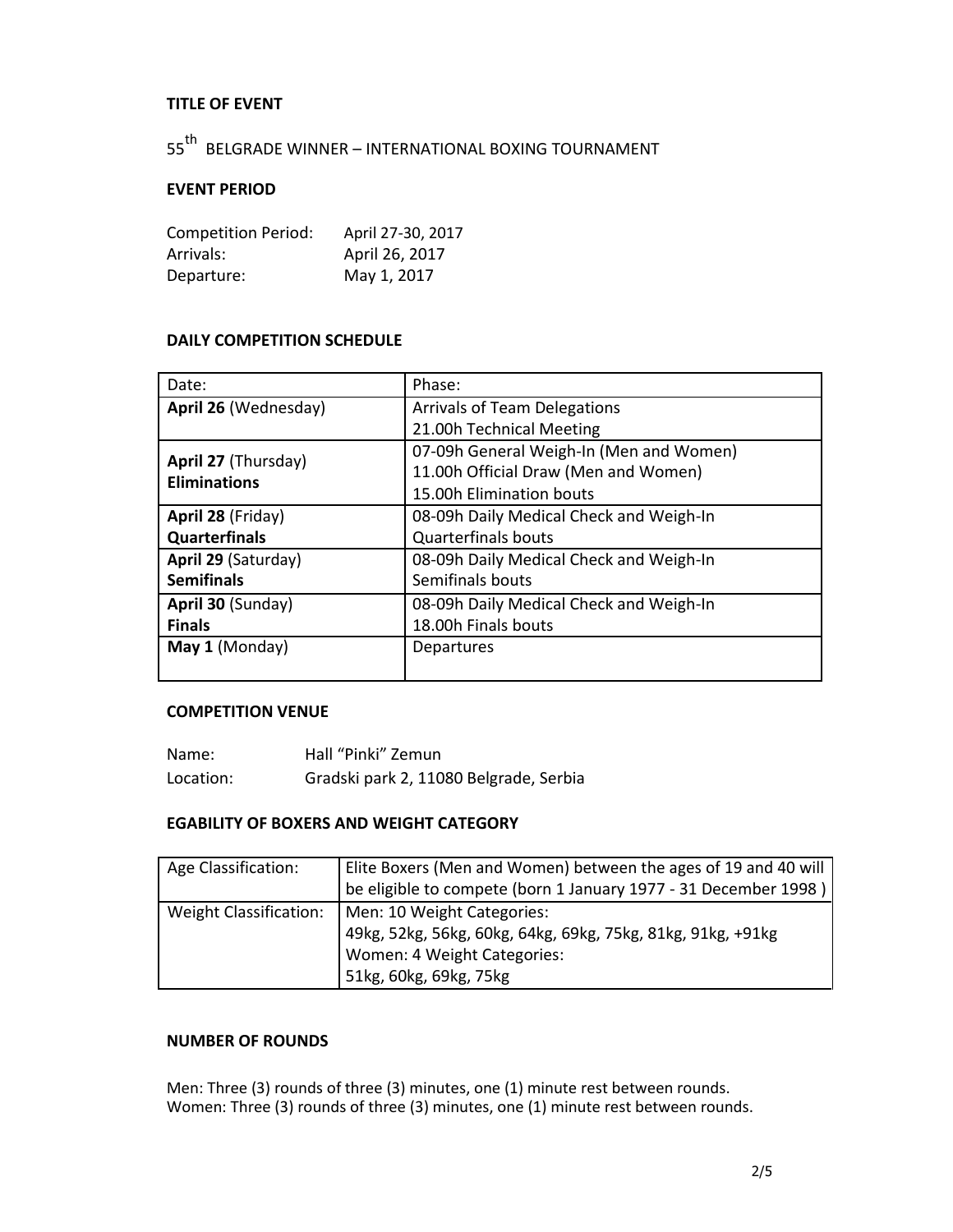#### **SCORING SYSTEM**

AIBA Scoring System – 10 Point Must - Scoring System will be used.

#### **REFEREES AND JUDGES**

Referees and judges must have AIBA rank.

#### **COMPOSITION OF THE DELEGATIONS:**

Each team can have the following number of officials in its delegation:

- 1 3 boxers: 2 officials + 1 AIBA R/J
- 4 6 boxers: 3 officials + 1 AIBA R/J
- 7 10 boxers: 4 officials + 1 AIBA R/J

## **REQUIREMENTS:**

All Boxers must bring the following items to the General Weigh-In:

 $\circ$  AIBA International Record Book and medical exams up to date  $\circ$ Current and valid Passport

Each Team Delegation must bring the

following:  $\circ$  National flag 1 x 1.5 m

o National Anthem on MP3 or CD

Boxer's Uniform:

- $\circ$  Each boxer must bring two sets of uniform
- $\circ$  The colors of these two sets of uniform must be in accordance with AIBA Technical and Competition Rules

## **TRANSPORTATION:**

All participants will be welcomed at Belgrade Airport "Nikola Tesla".

Your Association will be responsible for travel expenses of your Delegation to/from Belgrade, and back to respective countries.

#### **ACCOMODATION**

A. Room Rates for Team Delegations are as follows:

| For double occupancy (2 persons per | EUR 45 per person, per day, including 3 meals                     |
|-------------------------------------|-------------------------------------------------------------------|
| room - twin beds)                   | $\frac{1}{2}$ + 1 EUR tourist tax per day (Total 46 EUR, per day) |
| For single occupancy (1 person per  | <b>EUR 60 per person</b> , per day, including 3 meals             |
| room)                               | $'$ + 1 EUR tourist tax per day (Total 61 EUR, per day)           |

B. Payment of Hotel Room Charges:

All Team Delegations must pay the full room charges for the entire tournament period in CASH (in EURO) upon arrival. Each of the extra delegate shall pay 70 EUR per person for single occupancy, + 1 EUR tourist tax per day (Total 71 EUR, per day).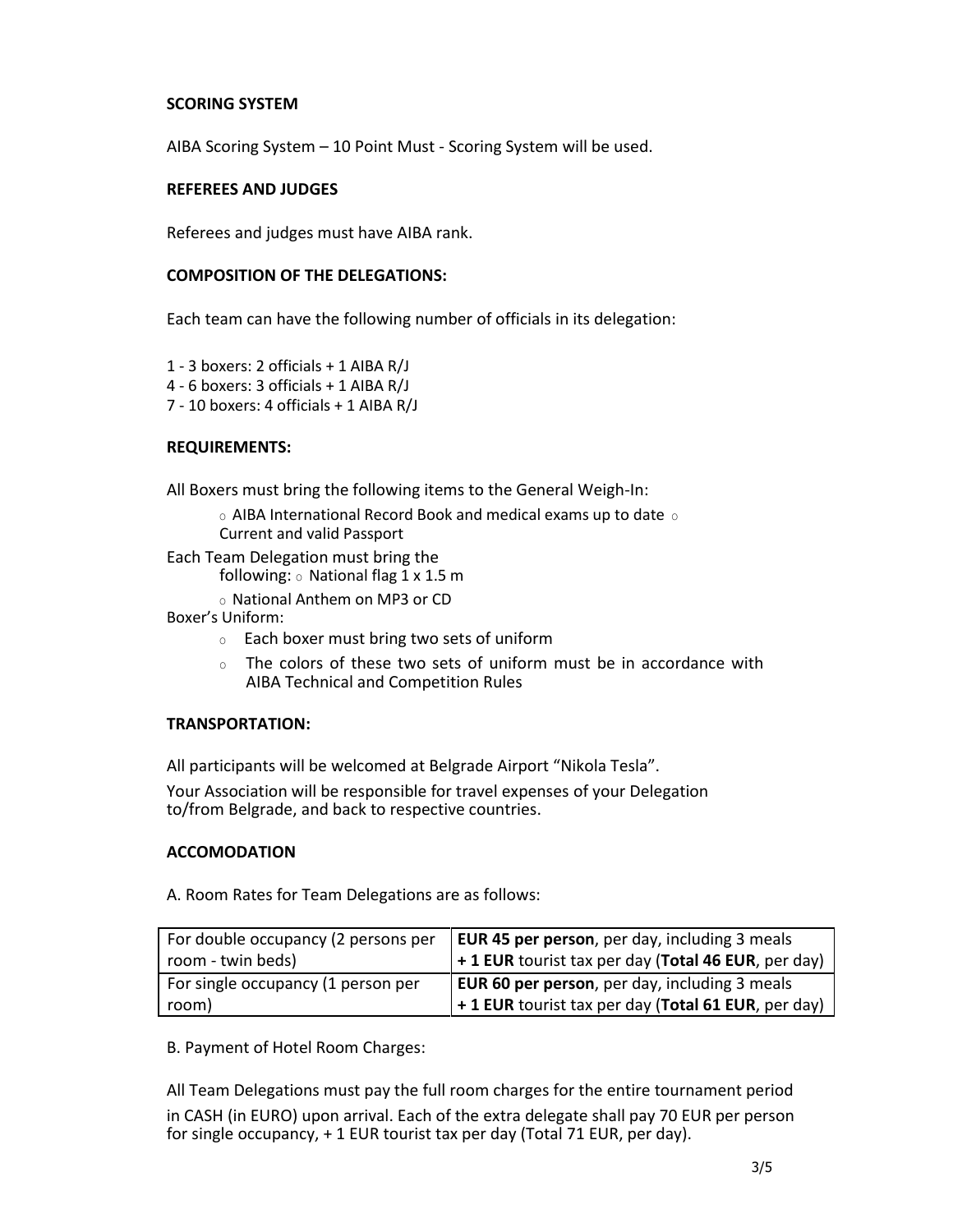#### **MEDICAL CARE**

The organiser will provide medical care and first-aid during the entire event to all participants who suffer from a sports injury contracted during the event.

#### **MEDALS**

Gold medal will be awarded to the winner in each weight category, a silver medal to the runner-up. Bronze medals will be awarded to both semi-finalists.

#### **VISA:**

Those countries, who need entry visa to Serbia should contact Serbian Embassy in their countries. Also we kindly ask you to send to Boxing Federation of Serbia full list of delegation. Please inform us in what city will you apply for Serbian visa. We kindly ask you to send us requests for visa assistance **not later than 20 March 2017.**

#### **REGISTRATION FORM:**

- Preliminary entries must be sent **until 15th of March**, 2017.
- Final entries with arrival and departure details must be sent **until 15th of April**, 2017.
- $\Box$  All entries for this Tournament must be sent to the Serbian Boxing Federation and Belgrade Boxing Association by: Tel: +381-11 3771 561

Tel: +381-69-265 8381 Ivana Milosevic Gen. Secretary BSB Tel: +381-11 3612 029 Jelena Pribic Tech. Secretary BSS

or by e-mail:

bokserskisavezbeograda@yahoo.com box.serbia@gmail.com

Welcome to Serbia.

#### **Božidar Tadić**

Tournament Director, President Boxing Association of Belgrade.